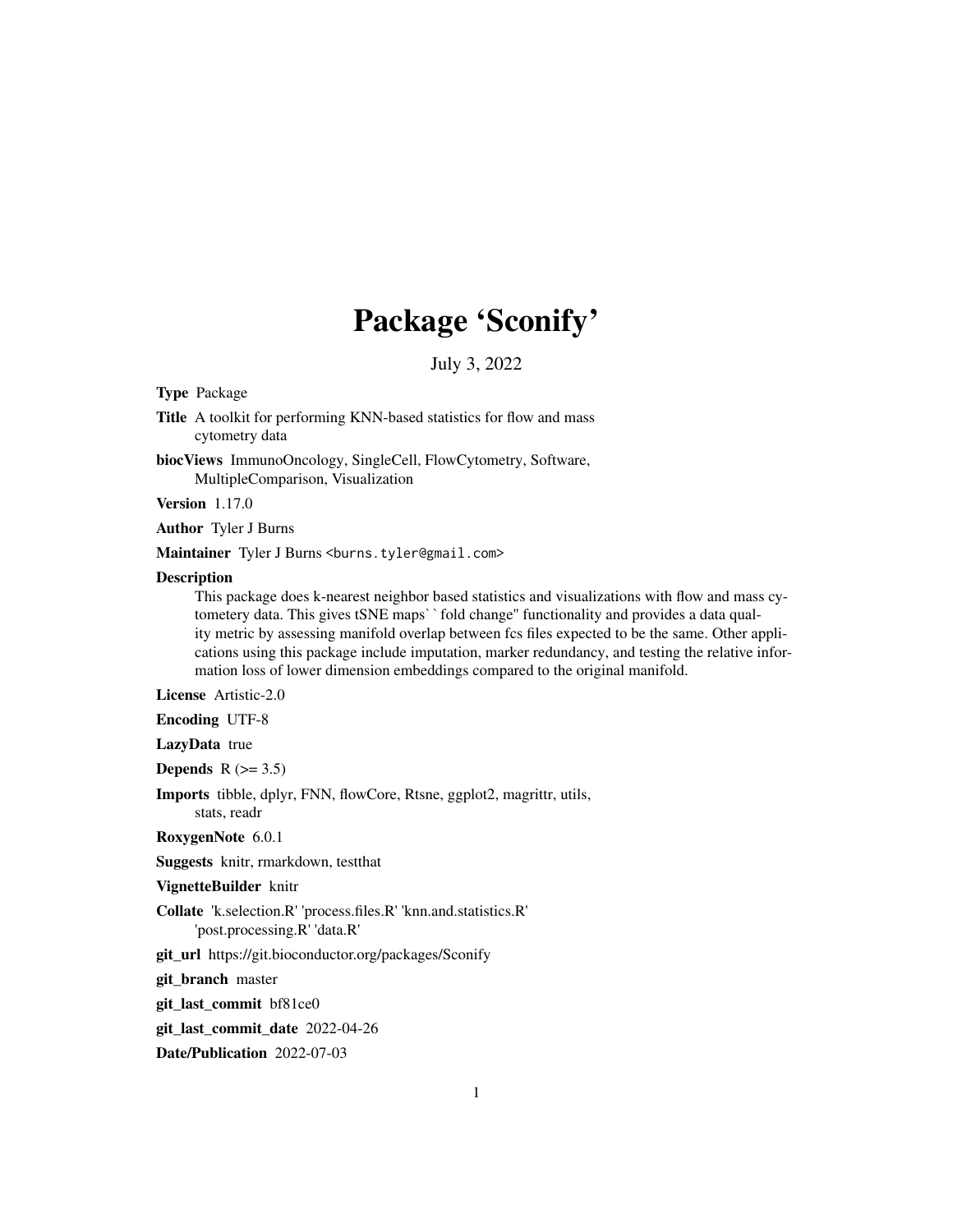## <span id="page-1-0"></span>R topics documented:

| $\overline{2}$ |
|----------------|
| $\overline{3}$ |
| $\overline{3}$ |
| $\overline{4}$ |
| $\overline{4}$ |
| 5<br>Fnn       |
| $\overline{5}$ |
| 6              |
| 6              |
| $\overline{7}$ |
| $\overline{7}$ |
| 8              |
| 9              |
| 9              |
| 10             |
| 10             |
| 11             |
| 11             |
| 12             |
| 12             |
| 13             |
| 14             |
| 14             |
| 15             |
| 15             |
| 16             |
| 17             |
| 18             |
| 18             |
| 19             |
| 20             |
| 20             |
| 21             |
| 21             |
| 22             |
|                |

#### **Index** [23](#page-22-0)

AddTsne *Add tSNE to your results.*

### Description

This function gives the user the option to add t-SNE to the final output, using the same input features used in KNN, eg. surface markers, as input for t-SNE.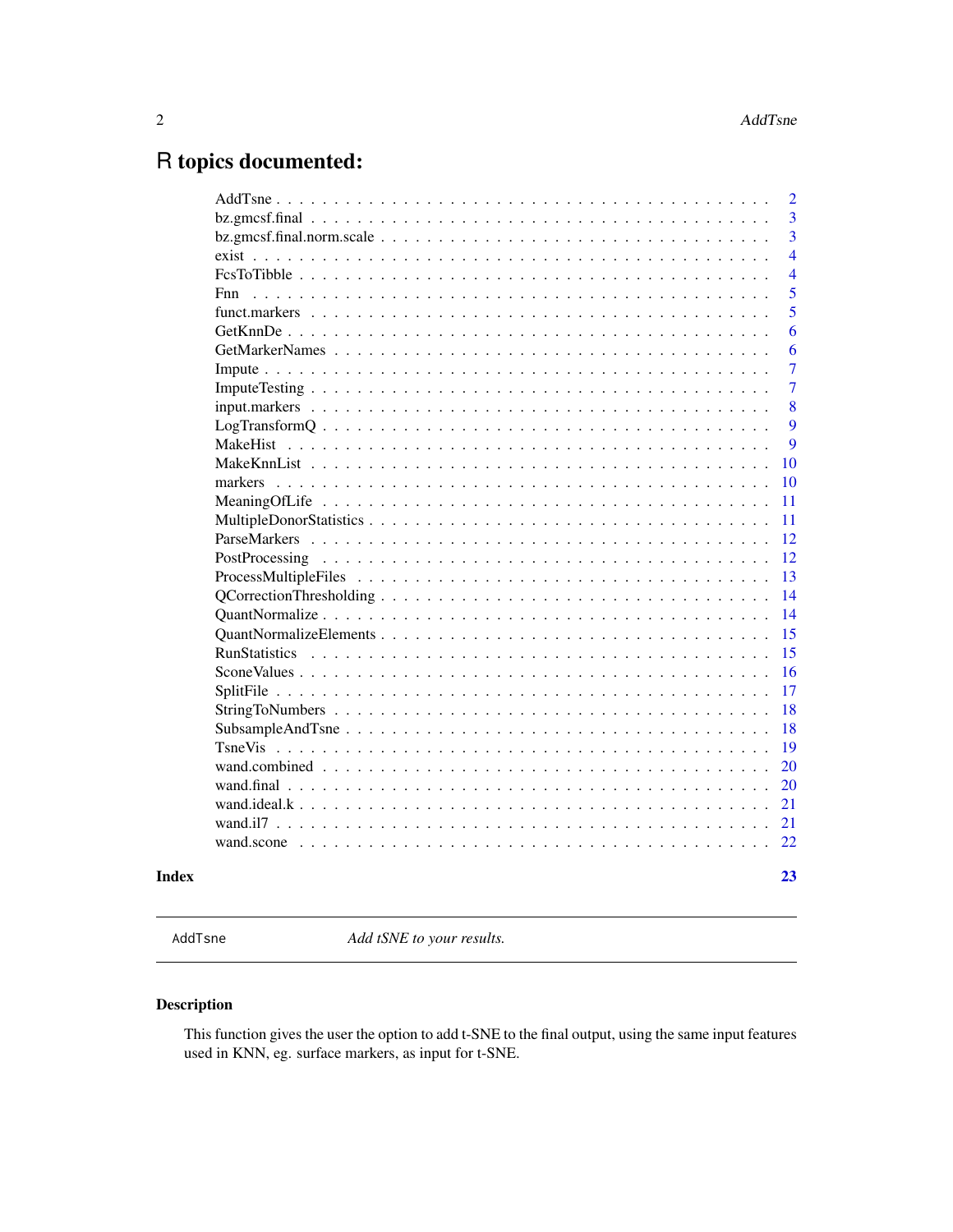#### <span id="page-2-0"></span>bz.gmcsf.final 3

#### Usage

AddTsne(dat, input)

#### Arguments

| dat   | matrix of cells by features, that contain all features needed for tSNE analysis |
|-------|---------------------------------------------------------------------------------|
| input | the features to be used as input for tSNE, usually the same for knn generation  |

#### Value

result: dat, with tSNE1 and tSNE2 attached

bz.gmcsf.final *Bodenmiller-Zunder GM-CSF post-SCONE final data*

#### Description

The post-SCONE output from Bodenmiller-Zunder dataset pair of fcs files, one untreated and one treated with GM-CSF.We ran this on 10,000 cells and subsampled to 1000 for this vignette.

#### Usage

bz.gmcsf.final

#### Format

A tibble of 1000 cells by 69 features. This includes all the original parameters, the KNN-generated comparisons, differential abundance ("fraction.cond.2), and two t-SNE coordinates.

bz.gmcsf.final.norm.scale

*Bodenmiller-Zunder GM-CSF post-SCONE final data, that's been quantile normalized and z scored.*

#### Description

The post-SCONE output from a per-marker quantile normalized and z scored treated with GM-CSF. We ran this on 10,000 cells and sub-sampled to 1000 for this package.

#### Usage

```
bz.gmcsf.final.norm.scale
```
#### Format

A tibble of 1000 cells by 69 features. This includes all the original parameters, the KNN-generated comparisons, differential abundance ("fraction.cond.2), and two t-SNE coordinates.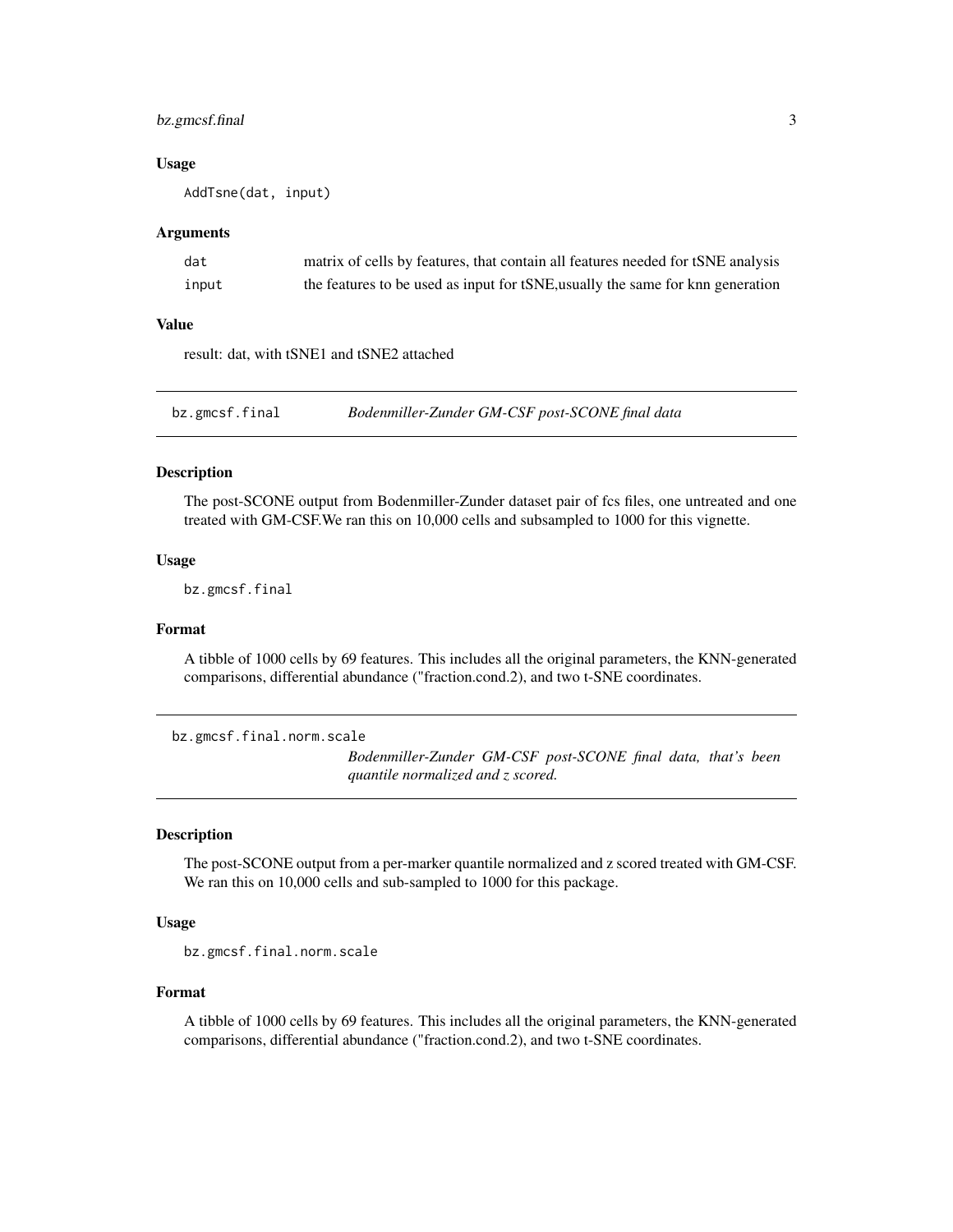<span id="page-3-0"></span>exist *Random musing*

#### Description

Seriously random

#### Usage

exist

#### Format

a string

FcsToTibble *Takes a file as input and returns a data frame of cells by features*

#### Description

This function is a quick way to take the exprs content of a fcs file, do an asinh transform, and create a tibble data structure that can be further manipulated. Our default transform is asinh, but you just have to change the transform to anything else, and you'll get the raw data. This function is used in the main function process.multiple.files

#### Usage

FcsToTibble(file, transform = "asinh")

#### Arguments

| file      | the fcs file containing cell information                |
|-----------|---------------------------------------------------------|
| transform | if set to asinh, then asinh transforms with scale arg 5 |

#### Value

tibble of info contained within the fcs file

#### Examples

```
file <- system.file("extdata", "Bendall_et_al_Cell_Sample_C_basal.fcs",
   package = "Sconify")
FcsToTibble(file)
```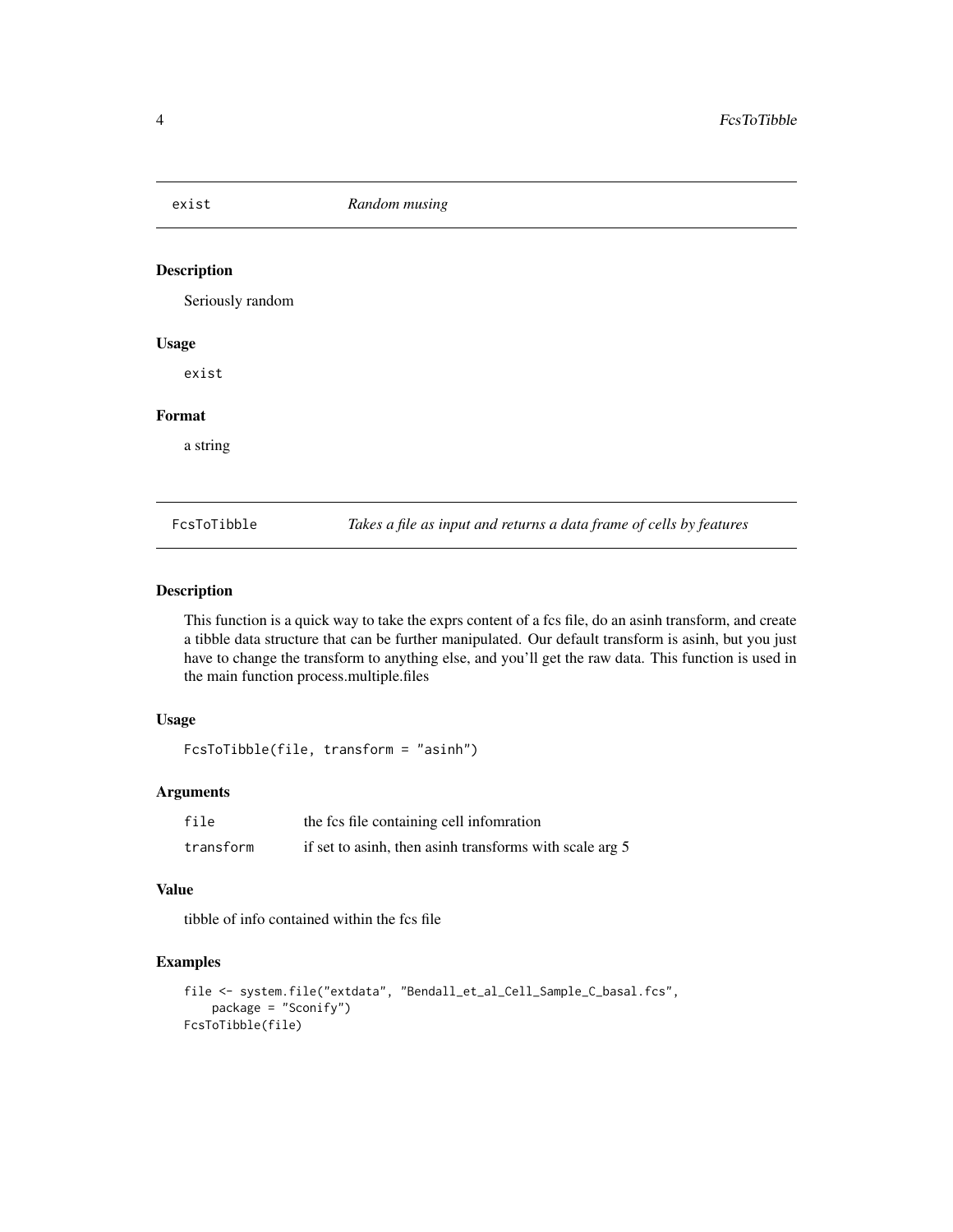<span id="page-4-0"></span>This function is a wrapper around FNN package functionality to speed up the KNN process. It uses KD trees as default, along with k set to 100. Selection of K will vary based on the dataset. See k.selection.R.

#### Usage

Fnn(cell.df, input.markers, k = 100)

#### Arguments

| cell.df | the cell data frame used as input                 |
|---------|---------------------------------------------------|
|         | input.markers markers to be used as input for knn |
| k       | the number of nearest neighbors to identify       |

#### Value

nn: list of 2, nn.index: index of knn (columns) for each cell (rows) nn.dist: euclidean distance of each k-nearest neighbor

#### Examples

Fnn(wand.combined, input.markers)

funct.markers *Functional markers from the Wanderlust dataset.*

#### Description

These are the markers that will be used in the KNN comparisons, as opposed to the KNN generation.

#### Usage

funct.markers

#### Format

A vector of strings.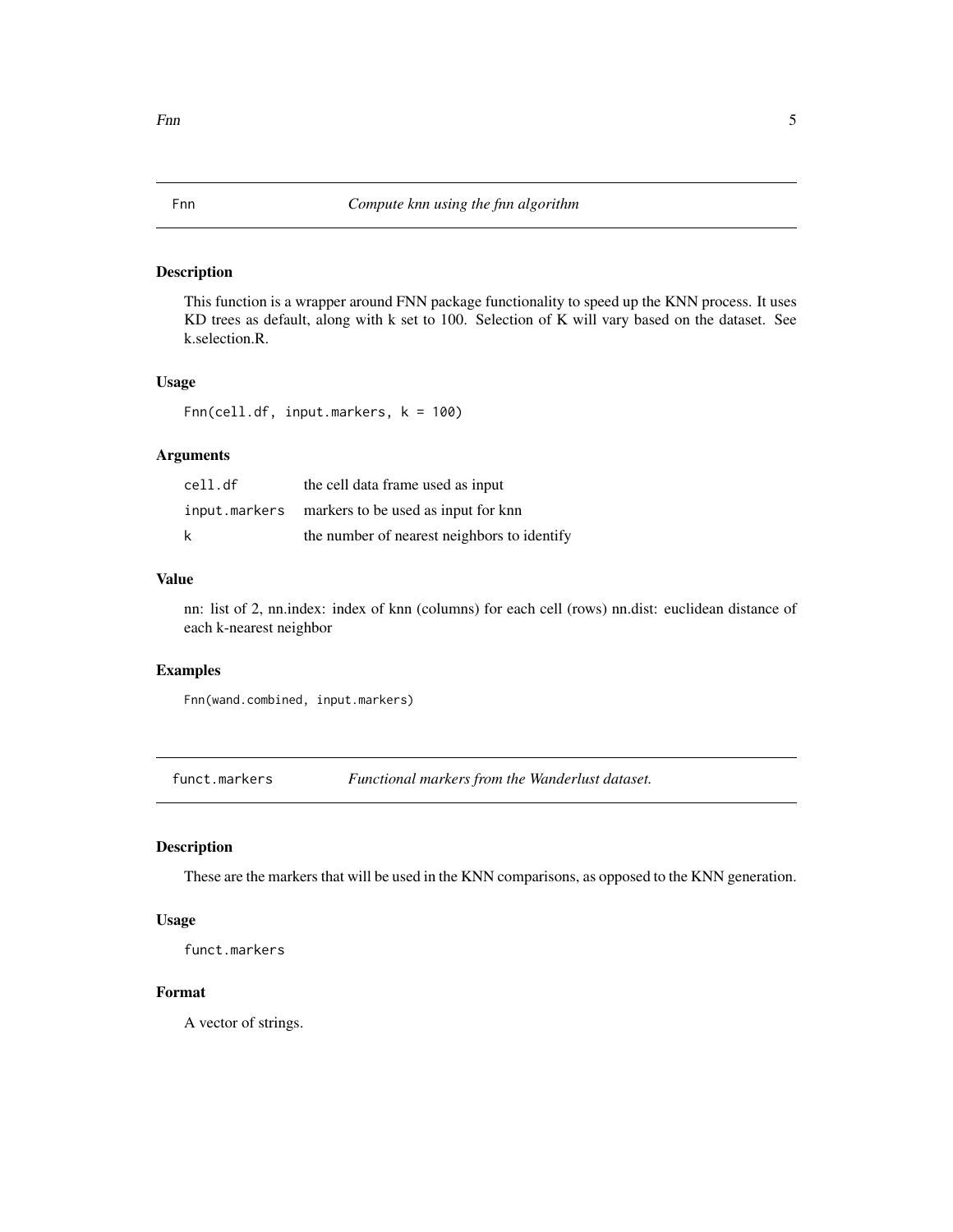<span id="page-5-0"></span>

Obtain a density estimation derived from the original manifold, avoiding the lossiness of lower dimensional embeddings

#### Usage

```
GetKnnDe(nn.matrix)
```
#### Arguments

nn.matrix A list of 2, where the first is a matrix of nn indices, and the second is a matrix of nn distances

#### Value

a vector where each element is the KNN-DE for that given cell, ordered by row number, in the original input matrix of cells x features

#### Examples

ex.knn  $\leq$  Fnn(wand.combined, input.markers,  $k = 30$ ) GetKnnDe(ex.knn)

GetMarkerNames *Takes in an example file as input and returns all marker names*

#### **Description**

This is a quick way to get a list of preferred marker names. This outputs a csv file containing all markers in the dataset in the name format that will be recognized by downstream functions. You manually alter this list to remove and/or categorize the said markers. The file can then be read in (stringsAsFactors = FALSE) to give you the marker list of interest. In particular, name the top of the column as "markers" if you're just altering the list. If you're doing to divide it into static and functional markers, produce two columns, naming them respectively.

#### Usage

```
GetMarkerNames(file)
```
#### Arguments

file the fcs file of interest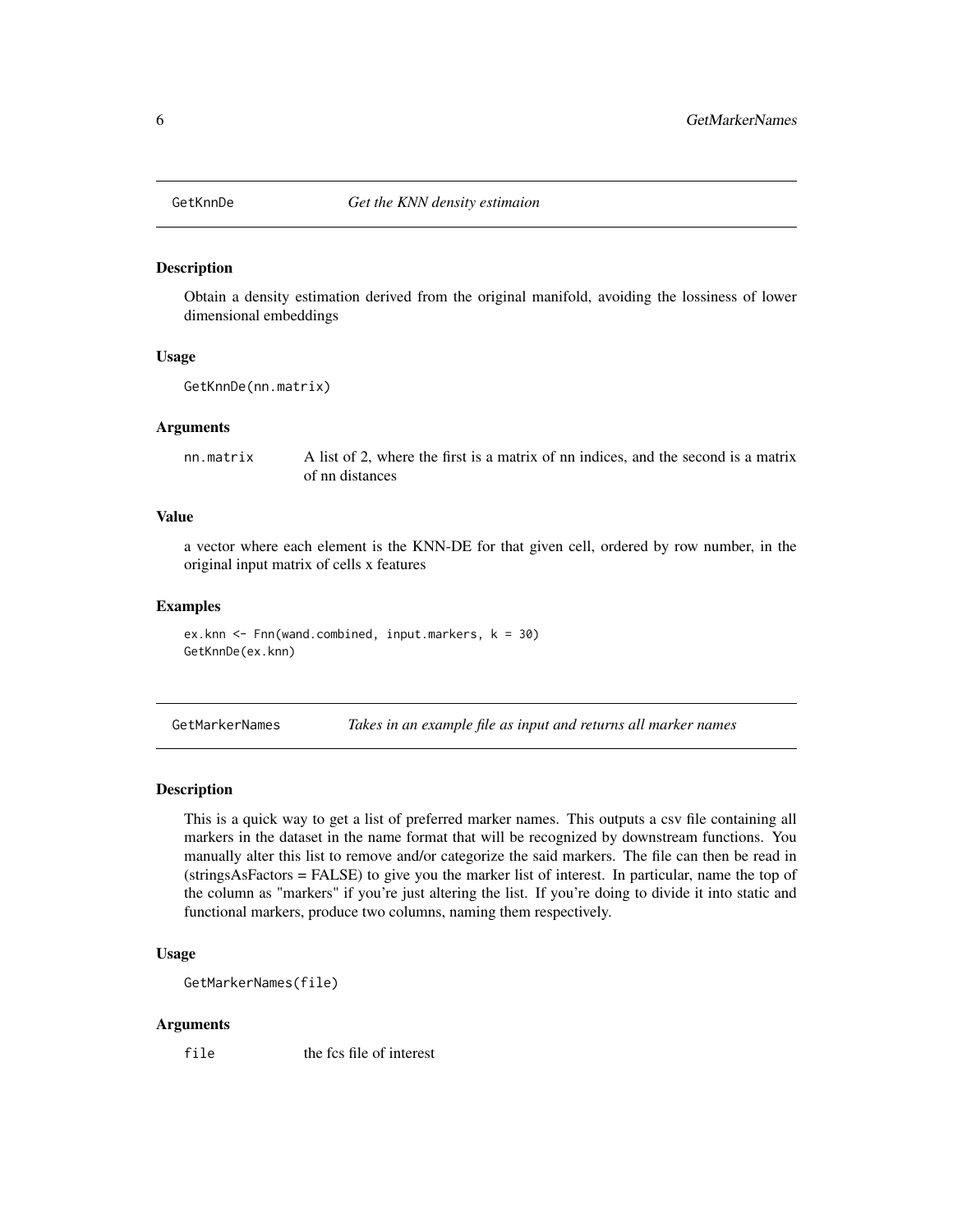#### <span id="page-6-0"></span>**Impute** 7

#### Value

the list of markers of interest. This is to be written as a csv

#### Examples

```
file <- system.file("extdata", "Bendall_et_al_Cell_Sample_C_basal.fcs",
    package = "Sconify")
GetMarkerNames(file)
```

| Impute |  |  | Imputes values for all markers (used as input) for each cell |  |
|--------|--|--|--------------------------------------------------------------|--|
|--------|--|--|--------------------------------------------------------------|--|

#### Description

This function takes as input the markers to be imputed from a pre-existing KNN computation.

#### Usage

```
Impute(cells, input.markers, nn)
```
#### Arguments

| cells | the input matrix of cells                                                                   |
|-------|---------------------------------------------------------------------------------------------|
|       | input.markers the markers the user wants to impute                                          |
| nn    | the matrix of k-nearest neighbors (derived perhaps NOT from the "input mark-<br>ers" above) |

#### Value

a data frame of imputed cells for the "input markers" of interest

|--|--|

#### Description

Tests the euclidean distance error for imputation using knn and markers of interest

#### Usage

```
ImputeTesting(k.titration, cells, input.markers, test.markers)
```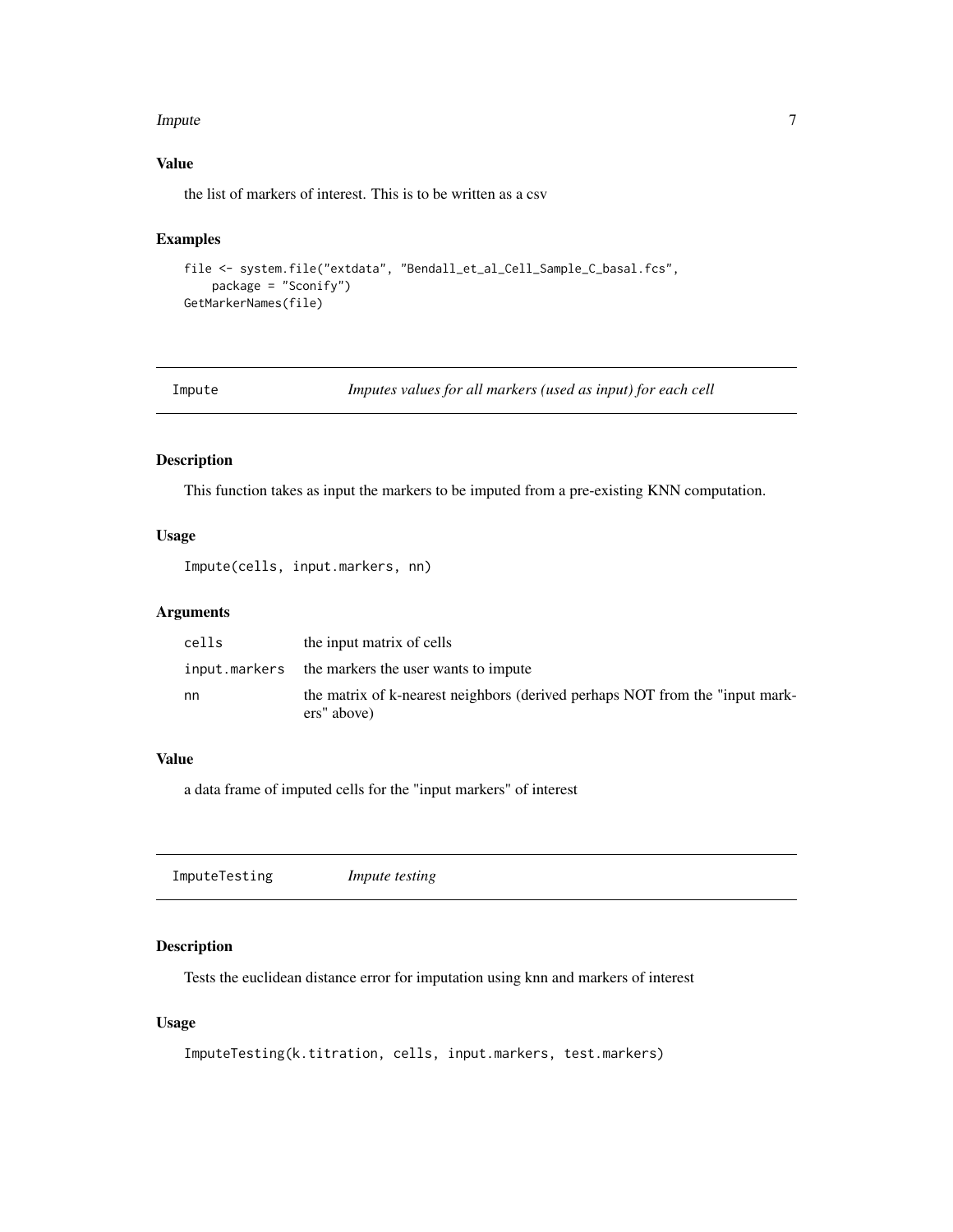#### <span id="page-7-0"></span>Arguments

| k.titration  | a vector integer values of k to be tested                         |
|--------------|-------------------------------------------------------------------|
| cells        | a matrix of cells by features used as original input              |
|              | input.markers markers to be used for the knn calculation          |
| test.markers | the markers to be tested for imputation (either surface or scone) |

#### Value

the median imputation error for each value k tested

#### Examples

```
ImputeTesting(k.titration = c(10, 20),
 cells = wand.combined,
 input.markers = input.markers,
 test.markers = funct.markers)
```
input.markers *Input markers for the Wanderlust dataset*

#### Description

These are the markers that KNN generation will be done on for the Wanderlust dataset. These are mostly surface markers.These are the same markers one would use as input for clustering or t-SNE generation, for exmaple, as they are not expected to change through the duration of the quick IL7 stimulation.

#### Usage

input.markers

#### Format

A vector of strings corresponding to the markers.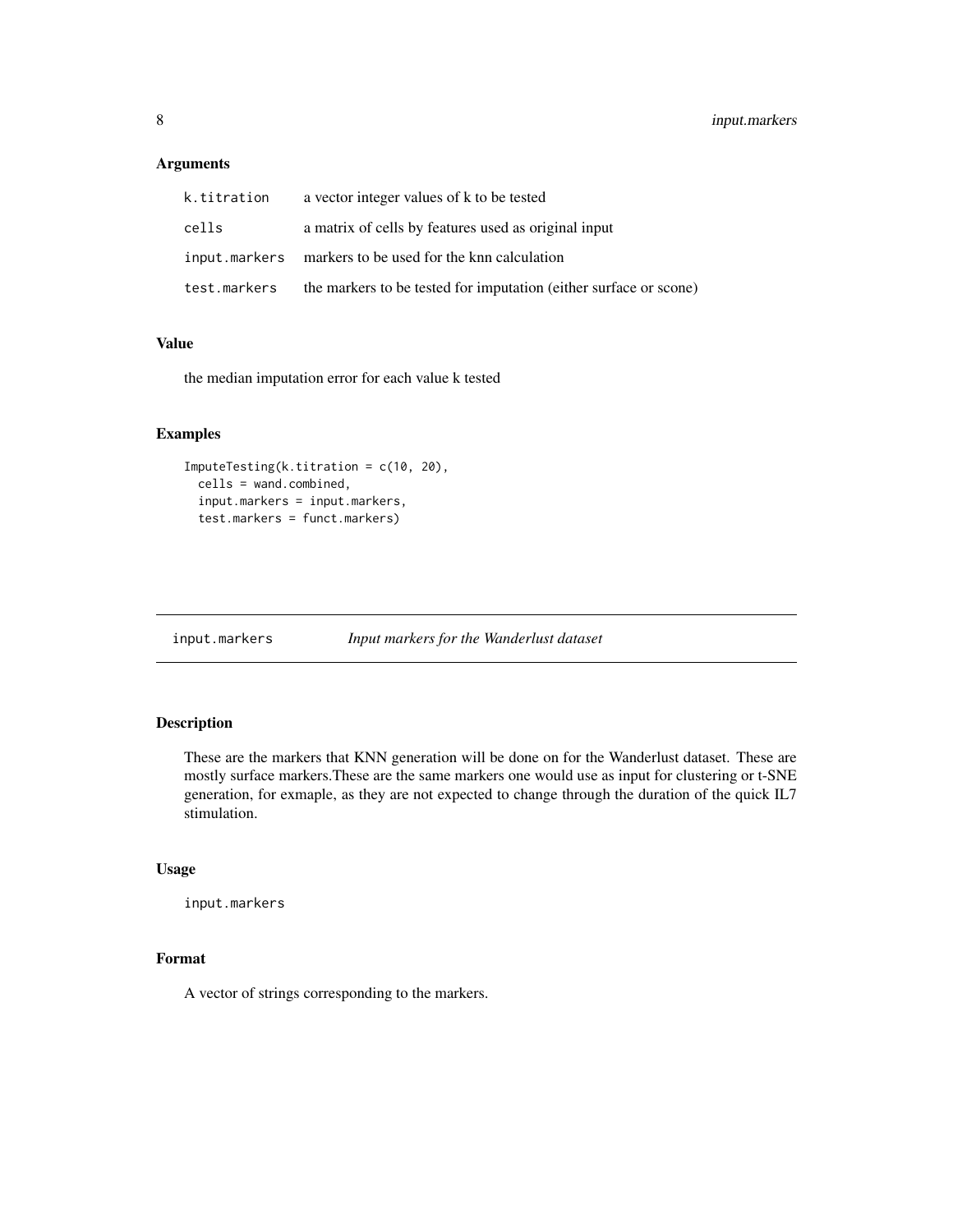<span id="page-8-0"></span>

Takes all p values from the data and does a log10 transform for easier visualization.

#### Usage

LogTransformQ(dat, negative)

#### Arguments

| dat      | tibble containing cells x features, with orignal expression, p values, and raw |
|----------|--------------------------------------------------------------------------------|
|          | change                                                                         |
| negative | boolean value to determine whether to multiple transformed p values by -1      |

#### Value

result: tibble of cells x features with all p values log10 transformed

MakeHist *make.hist*

#### Description

Makes a histogram of the data that is inputted

#### Usage

MakeHist(dat, k, column.label, x.label)

#### Arguments

| dat          | tibble consisting both of original markers and the appended values from scone |
|--------------|-------------------------------------------------------------------------------|
| k.           | the binwidth, set to $1/k$                                                    |
| column.label | the label in the tibble's columns the function will search for                |
| x.label      | the label that the x axis will be labeled as                                  |

#### Value

a histogram of said vector in ggplot2 form

#### Examples

```
MakeHist(wand.final, 100, "IL7.fraction.cond.2", "fraction IL7")
```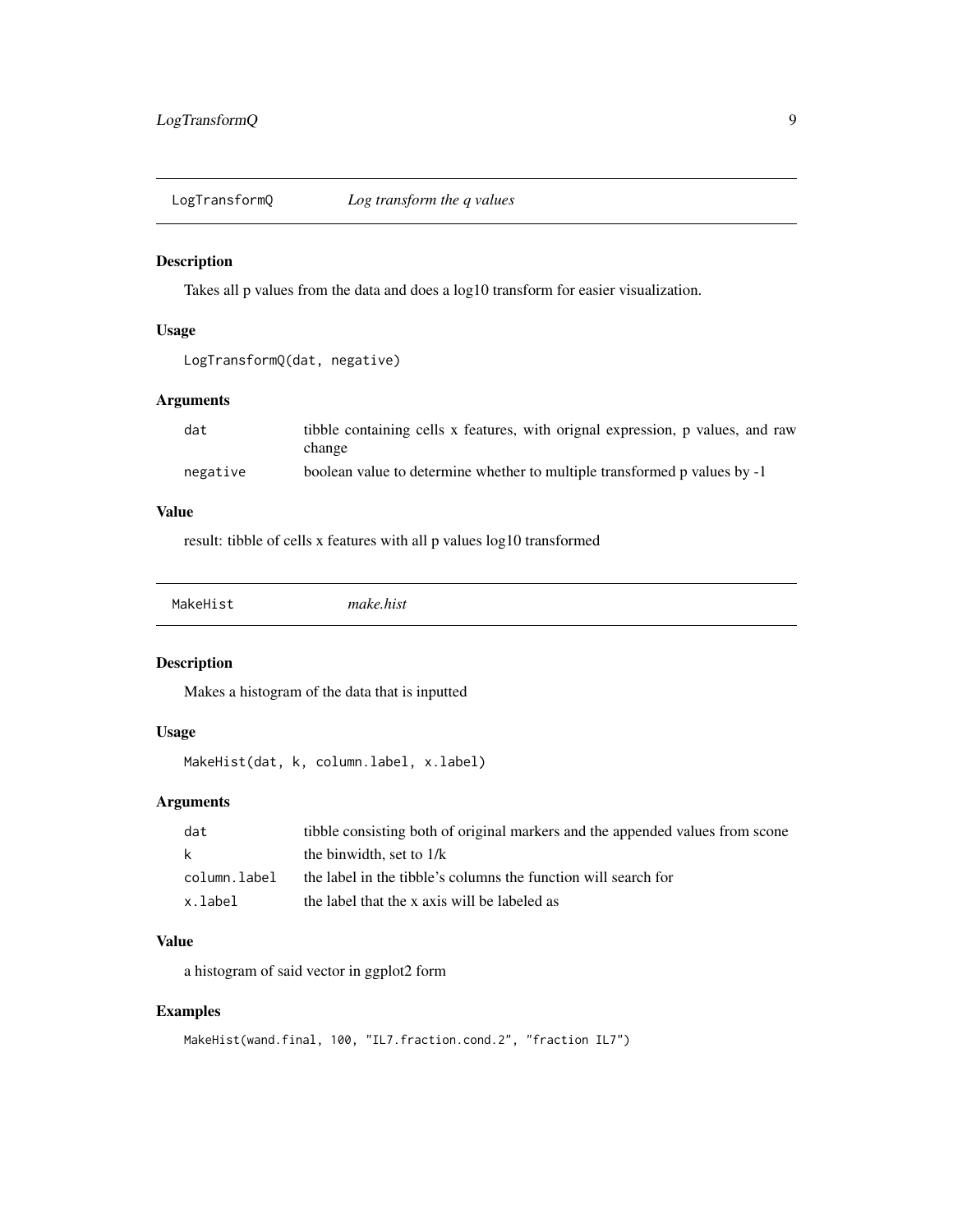<span id="page-9-0"></span>

Takes the KNN function output and the cell data, and makes list where each element is a matrix of cells in the KNN and features.

#### Usage

MakeKnnList(cell.data, nn.matrix)

#### Arguments

| cell.data | tibble of cells by features                                                      |
|-----------|----------------------------------------------------------------------------------|
| nn.matrix | list of 2. First element is cells x 100 nearest neighbor indices. Second element |
|           | is cells x 100 nearest neighbor distances                                        |

#### Value

a list where each element is the cell number from the original cell.data tibble and a matrix of cells x feautures for its KNN

#### Examples

ex.knn  $\leq$  Fnn(wand.combined, input.markers,  $k = 30$ ) knn.list <- MakeKnnList(wand.combined, ex.knn)

markers *Markers for the Wanderlust dataset*

#### Description

Both the surface and functional markers for the Wanderlust dataset

#### Usage

markers

#### Format

a tibble with two columns, "surface" and "fucntional."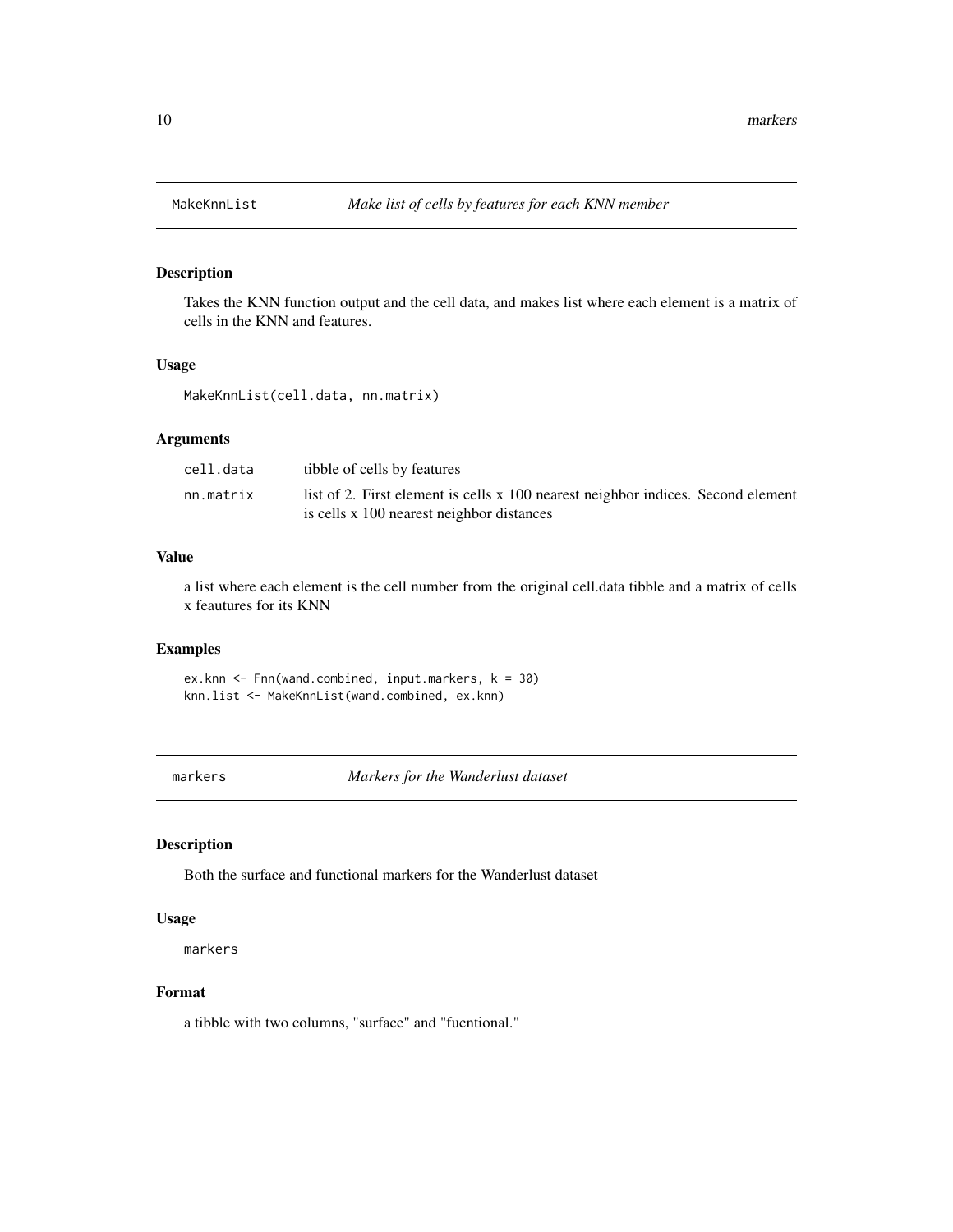<span id="page-10-0"></span>MeaningOfLife *Meaning of life*

#### Description

Just a random musing

#### Usage

MeaningOfLife()

#### Value

A string containing a random musing

#### Examples

MeaningOfLife()

MultipleDonorStatistics

*Runs a t test on the medians or means of multiple donors for the same condition*

#### Description

This function is for the instance that multiple donors are being compared against each other within the k-nearest neighborhood of interest. The mean value of the markers of interest is calculated across the donors, such that each data point for the subsequent t-test represents a marker for a danor.

#### Usage

MultipleDonorStatistics(basal, stim, stim.name, donors)

#### Arguments

| basal     | tibble that contains unstim for a knn including donor identity        |
|-----------|-----------------------------------------------------------------------|
| stim      | tibble that contains stim for a knn including donor identity          |
| stim.name | string of the name of the current stim being tested                   |
| donors    | vector of strings corresponding to the designated names of the donors |

#### Value

result: a named vector of p values (soon to be q values) from the t test done on each marker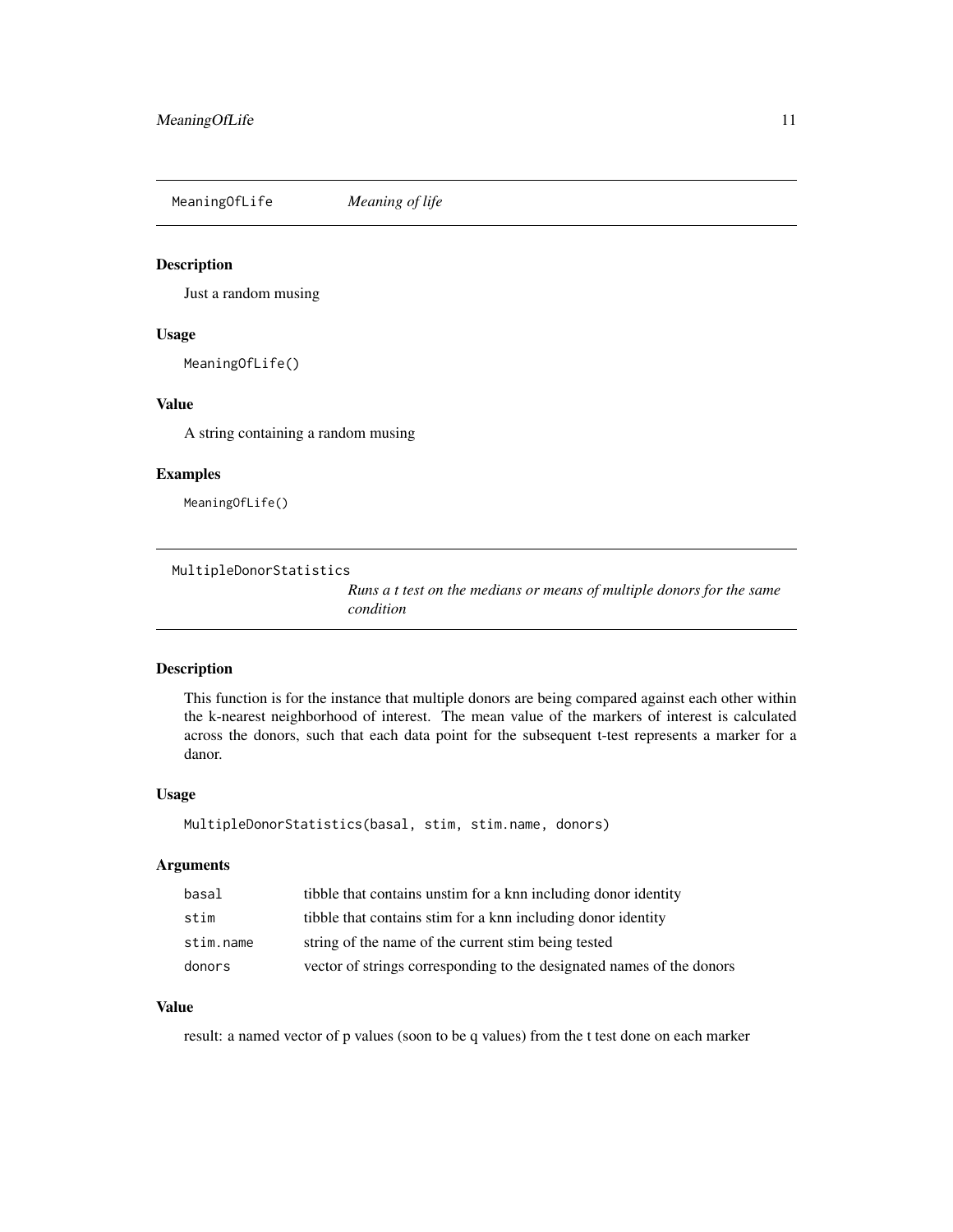<span id="page-11-0"></span>

This occurs after the user has modified the markers.csv file to determine which markers are to be used as input for KNN and which markers are to be used for within-knn comparisons

#### Usage

```
ParseMarkers(marker.file)
```
#### Arguments

marker.file modified markers.csv file, now containing two columns. the left column containing KNN input markers, and the right column containing KNN comparison markers

#### Value

a list of 2 vectors of strings. The first element, labeled "input" is a vector KNN input markers. THe second slemenet, labeled "functional" are the markers to be used in the KNN based comparisons

#### Examples

```
file <- system.file("extdata", "markers.csv", package = "Sconify")
ParseMarkers(file)
```
#### Description

Performs final processing and transformations on the scone data

#### Usage

```
PostProcessing(scone.output, cell.data, input, tsne = TRUE,
  log.transform.qvalue = TRUE)
```
#### **Arguments**

| scone.output         | tibble of the output of the given scone analysis                             |
|----------------------|------------------------------------------------------------------------------|
| cell.data            | the tibble used as input for the scone, values function                      |
| input                | the input markers used for the knn calculation (to be used for tsne here)    |
| tsne                 | boolean value to indicate whether tSNE is to be done                         |
| log.transform.gvalue |                                                                              |
|                      | boolean to indicate whether log transformation of all q values is to be done |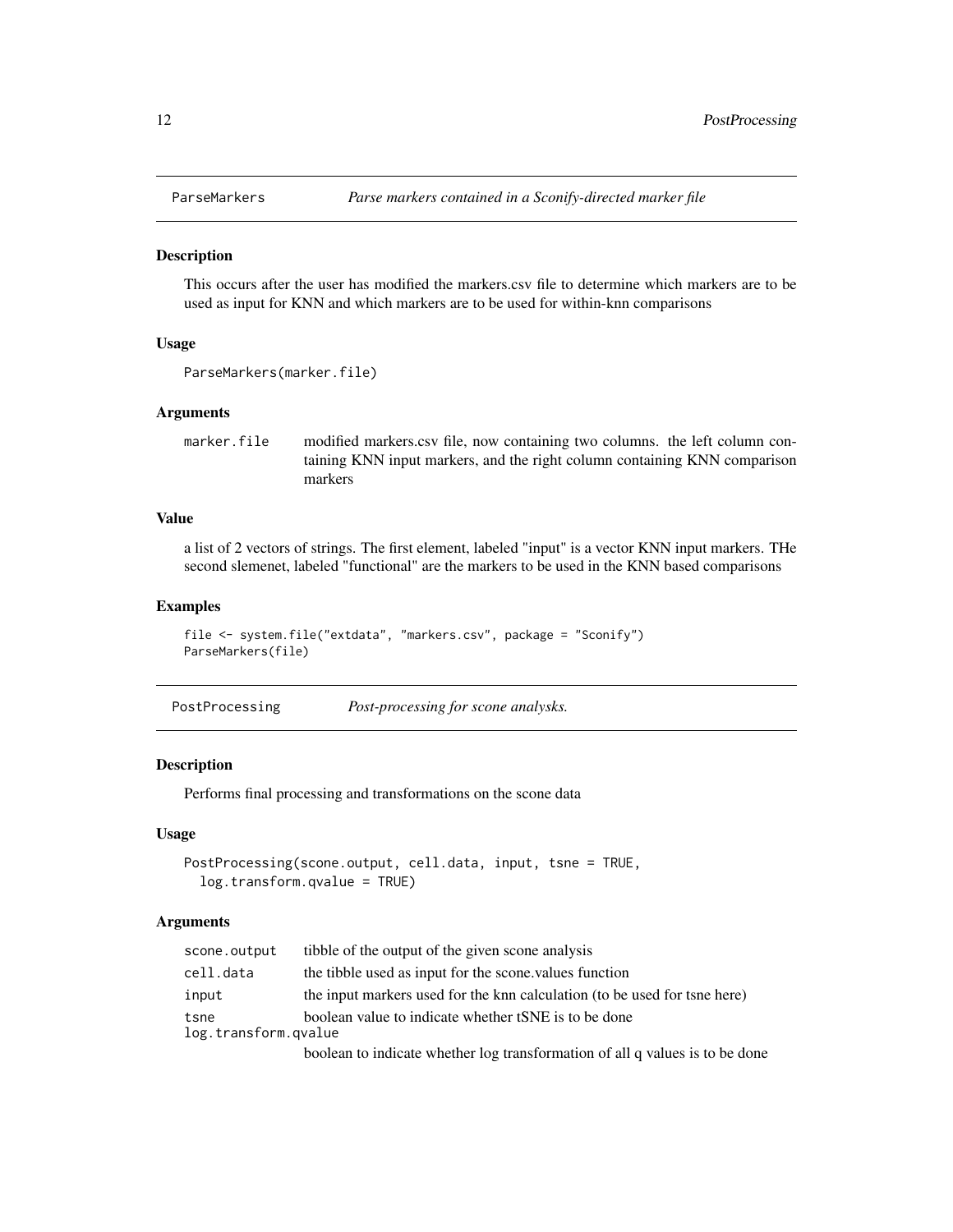#### <span id="page-12-0"></span>ProcessMultipleFiles 13

#### Value

result: the concatenated original input data with the scone derived data, with the option of the q values being inverse log10 transformed, and two additional tSNE columns being added to the data (from the Rtsne package)

#### Examples

```
PostProcessing(wand.scone, wand.combined, input.markers, tsne = FALSE)
```
ProcessMultipleFiles *Converts multiple files into a concatenated data frame*

#### Description

This is tailored to a very specific file format for unstim/stim Files need the following name convention: "xxxx\_stim.fcs" Files where you want to name the patients need the following convention: "xxxx\_\_patientID\_stim.fcs"

#### Usage

```
ProcessMultipleFiles(files, transform = "asinh", numcells = 10000,
  norm = FALSE, scale = FALSE, input, name.multiple.donors = FALSE)
```
#### **Arguments**

| files                | a vector of file names (name $=$ "anything condition.fcs")                                                                                                                                     |  |
|----------------------|------------------------------------------------------------------------------------------------------------------------------------------------------------------------------------------------|--|
| transform            | set to asinh if you want to do an asinh transform of all markers in the dataset                                                                                                                |  |
| numcells             | desiered number of cells in the matrix, set at 10k                                                                                                                                             |  |
| norm                 | boolean that quantile normalizes the data if true                                                                                                                                              |  |
| scale                | boolean that converts all values to z scores if true                                                                                                                                           |  |
| input                | the static markers that will be used downstream in knn computation. These are<br>included here to include the option of per-marker quantile normalization, in the<br>event norm is set to TRUE |  |
| name.multiple.donors |                                                                                                                                                                                                |  |
|                      | boolean indicating whether multiple donors will be distinguished (as a separate                                                                                                                |  |
|                      | "patient" column)                                                                                                                                                                              |  |

#### Value

result: a combined file set

#### Examples

```
file1 <- system.file("extdata", "Bendall_et_al_Cell_Sample_C_basal.fcs",
   package = "Sconify")
file2 <- system.file("extdata", "Bendall_et_al_Cell_Sample_C_IL7.fcs",
    package = "Sconify")
ProcessMultipleFiles(c(file1, file2), input = input.markers)
```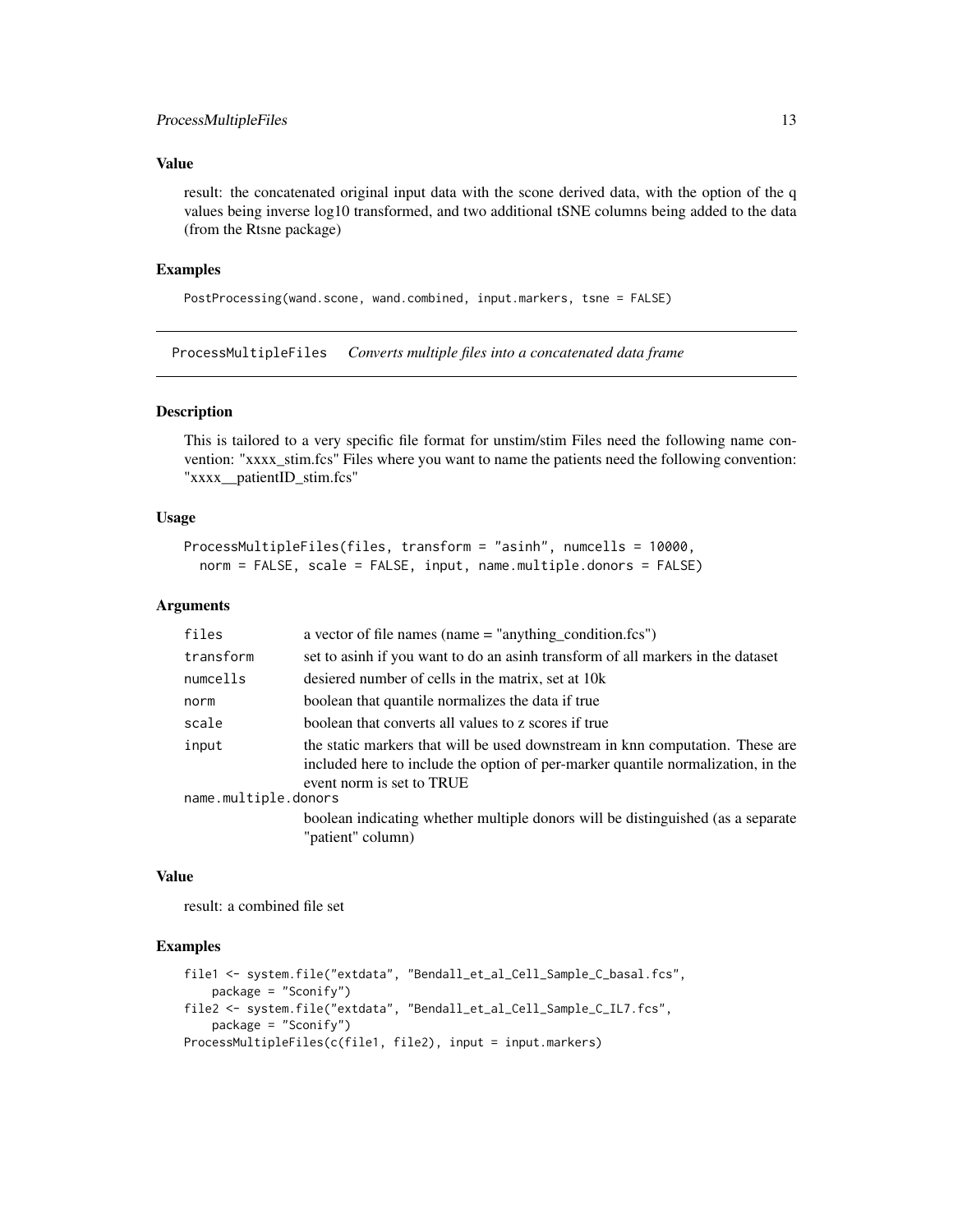```
QCorrectionThresholding
```
*Corrects all p values for multiple hypotheses, sets threshold for which change values should be reported*

#### Description

Given the number of comparisons we make across k-nearest neighborhoods, which is far more than that of disjoint subsetting, this step is important given that there is an increased likelihood that some statistically significant differences will occur by chance.

#### Usage

QCorrectionThresholding(cells, threshold)

#### Arguments

| cells     | tibble of change values, p values, and fraction condition 2                     |
|-----------|---------------------------------------------------------------------------------|
| threshold | a q value below which the change values will be reported for that cell for that |
|           | param. If no change is desired, this is set to 1.                               |

#### Value

inputted p values, adjusted and therefore described as "q values"

| QuantNormalize | Performs quantile normalization on the data frame (patient) of interest |  |
|----------------|-------------------------------------------------------------------------|--|
|----------------|-------------------------------------------------------------------------|--|

#### Description

Credit goes to: http://davetang.org/muse/2014/07/07/quantile-normalisation-in-r/ for this function

#### Usage

```
QuantNormalize(df)
```
#### Arguments

df a data frame with rows as cells and columns as features

#### Value

a data frame where the columns have been quantile normalized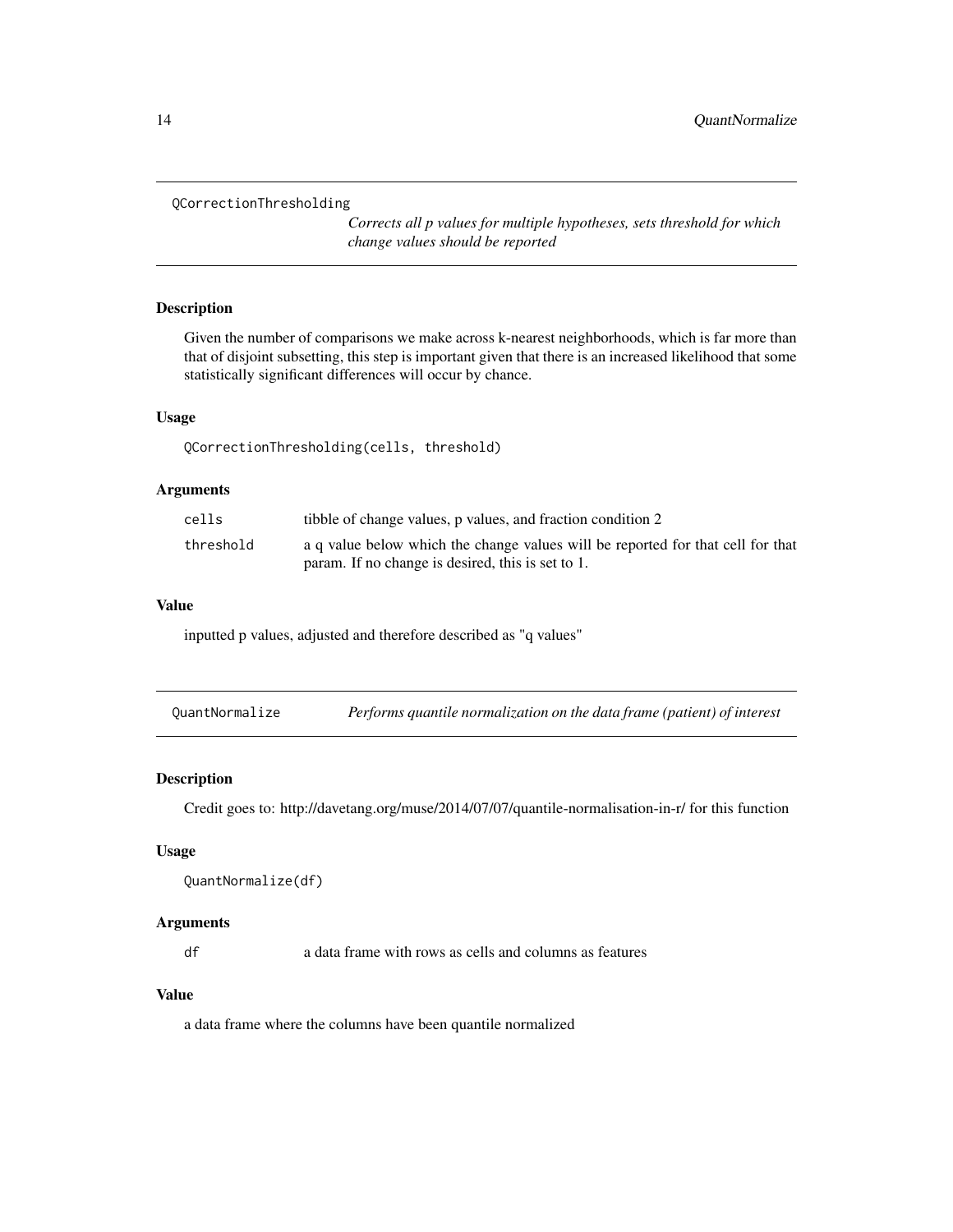<span id="page-14-0"></span>QuantNormalizeElements

*Takes a list of tibbles as input, and performs per-column quantile normalization, then outputs the quantile normalized list*

#### Description

This function performs per-marker quantile normalization on multiple data tibbles. The normalization occurrs marker by marker. The user assumes that the markers are distributed equally across tibbles, as quantile normalization forces these marker distributions to be the same per file

#### Usage

```
QuantNormalizeElements(dat.list)
```
#### Arguments

dat.list a list of tibbles

#### Value

the per-column quantile normalized list

#### Examples

```
basal <- wand.combined[wand.combined$condition == "basal",][,1:10]
il7 \leq wand.combined[wand.combined$condition == "IL7", ][,1:10]
QuantNormalizeElements(list(basal, il7))
```
RunStatistics *Performs a series of statistical tests on the batch of cells of interest.*

#### Description

This function performs the statistics across the nearest neighborhoods, and is one of the main workhorses within the scone.values function

#### Usage

```
RunStatistics(basal, stim, fold = "median", stat.test = "mwu", stim.name)
```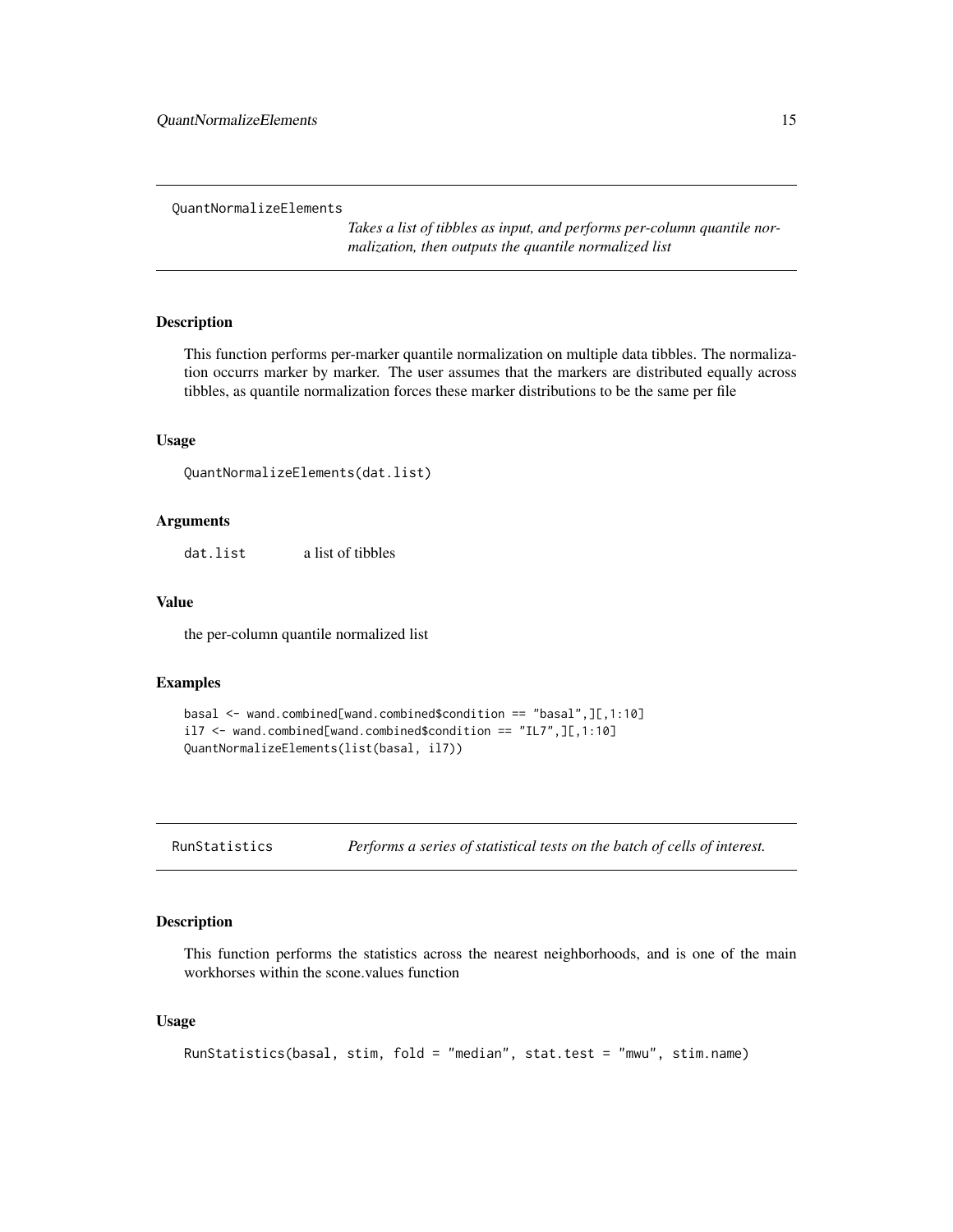#### <span id="page-15-0"></span>Arguments

| basal     | tibble of cells corresponding to the unstimulated condition                                  |
|-----------|----------------------------------------------------------------------------------------------|
| stim      | a tibble of cells corresponding to the stimulated condition                                  |
| fold      | a string that specifies the use of "median" or "mean" when calculating fold<br>change        |
| stat.test | a string that specifies Mann-Whitney U test (mwu) or T test (t) for q value cal-<br>culation |
| stim.name | a string corresponding to the name of the stim being tested compared to basal                |

#### Value

result: a named vector corresponding to the results of the "fold change" and mann-whitney u test

| SconeValues | Master function for per-knn statistics functionality, integrating the |
|-------------|-----------------------------------------------------------------------|
|             | other non-exported functions within this script.                      |

#### Description

This function is run following the KNN computation and respective cell grouping. The function also contains a progress ticker that allows one to determine how much time left in this function.

#### Usage

```
SconeValues(nn.matrix, cell.data, scone.markers, unstim, threshold = 0.05,
 fold = "median", stat.test = "mwu", multiple.donor.compare = FALSE)
```
#### Arguments

| nn.matrix              | a matrix of cell index by nearest neighbor index, with values being cell index of<br>the nth nearest neighbor |
|------------------------|---------------------------------------------------------------------------------------------------------------|
| cell.data              | tibble of cells by features                                                                                   |
| scone.markers          | vector of all markers to be interrogated via statistical testing                                              |
| unstim                 | an object (used so far: string, number) specifying the "basal" condition                                      |
| threshold              | a number indicating the p value the raw change should be thresholded by.                                      |
| fold                   | a string that specifies the use of "median" or "mean" when calculating fold<br>change                         |
| stat.test              | string denoting Mann Whitney U test ("mwu") or T test ("t)                                                    |
| multiple.donor.compare |                                                                                                               |
|                        | a boolean that indicates whether t test across multiple donors should be done                                 |

#### Value

result: tibble of raw changes and p values for each feature of interest, and fraction of cells with condition 2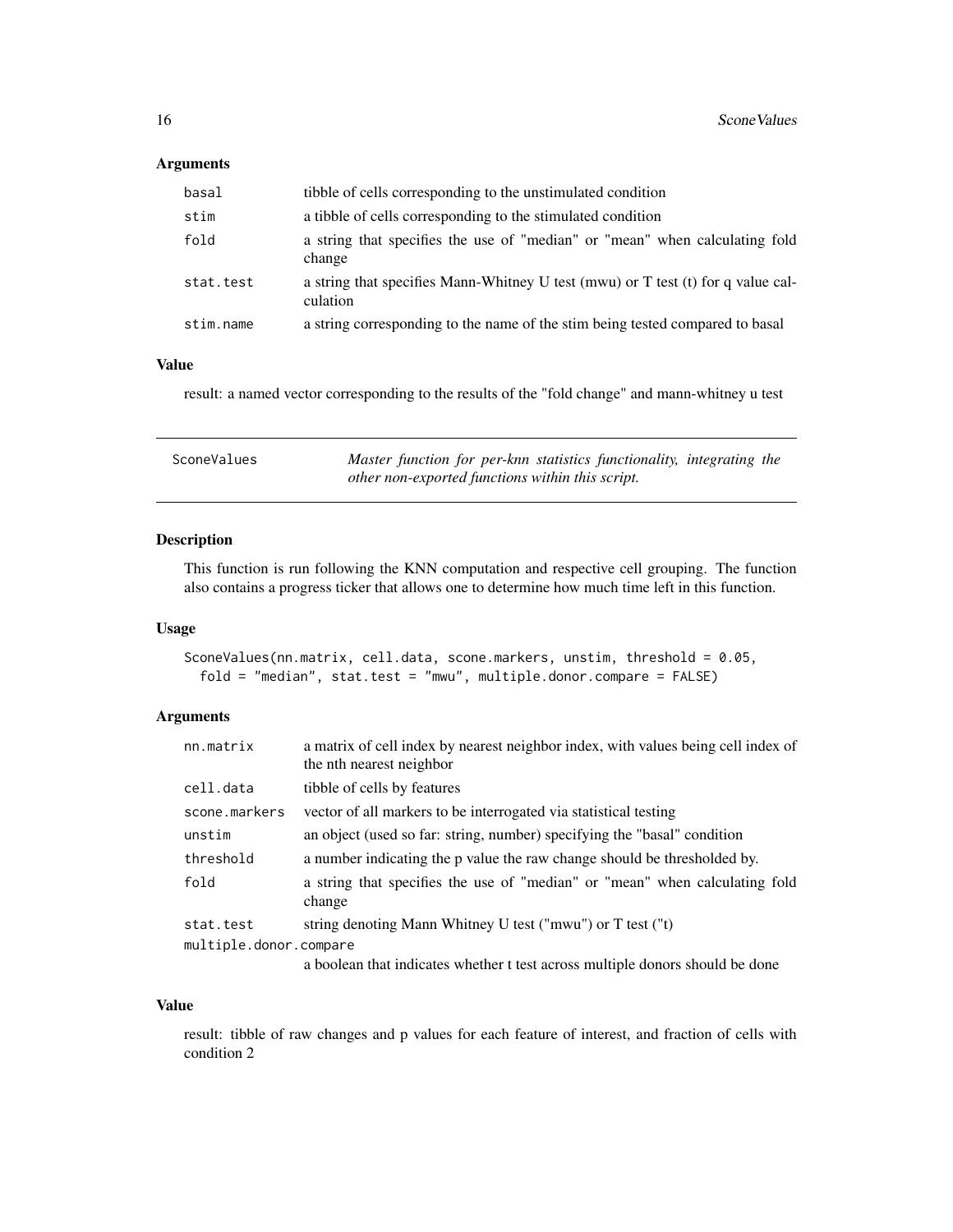#### <span id="page-16-0"></span>SplitFile 2012 17

#### Examples

```
ex.nn <- Fnn(wand.combined, input.markers)
SconeValues(ex.nn, wand.combined, funct.markers, "basal")
```

| SplitFile | Runs "process.multiple.files" on a single file, splits it randomly, and |
|-----------|-------------------------------------------------------------------------|
|           | presends half of it is "unstim" and half of it is "stim"                |

#### Description

This is meant to serve as a control for the basic "unstim" and "stim" pipeline that is generally used within this package. If phosphoproteins are being compared across conditions, for example, then there should be no difference in the case that you split the same file and compare the two halves.

#### Usage

```
SplitFile(file, transform = "asinh", numcells = 10000, norm = FALSE,
  scale = FALSE, input.markers)
```
#### Arguments

| file          | the file we're going to split                                                |
|---------------|------------------------------------------------------------------------------|
| transform     | if set to asinh, performs asinh transformation on all markers of the dataset |
| numcells      | the number of total cells to be subsampled to, set at 10k for default        |
| norm          | boolean of whether data should be quantile normalized                        |
| scale         | boolean of whether data should be z-scored                                   |
| input.markers | vector of strings indicating the markers to be used as input                 |

#### Value

tibble containing original markers and all values calculated by SCONE

#### Examples

```
file <- system.file("extdata", "Bendall_et_al_Cell_Sample_C_basal.fcs",
    package = "Sconify")
SplitFile(file, input.markers = input.markers)
```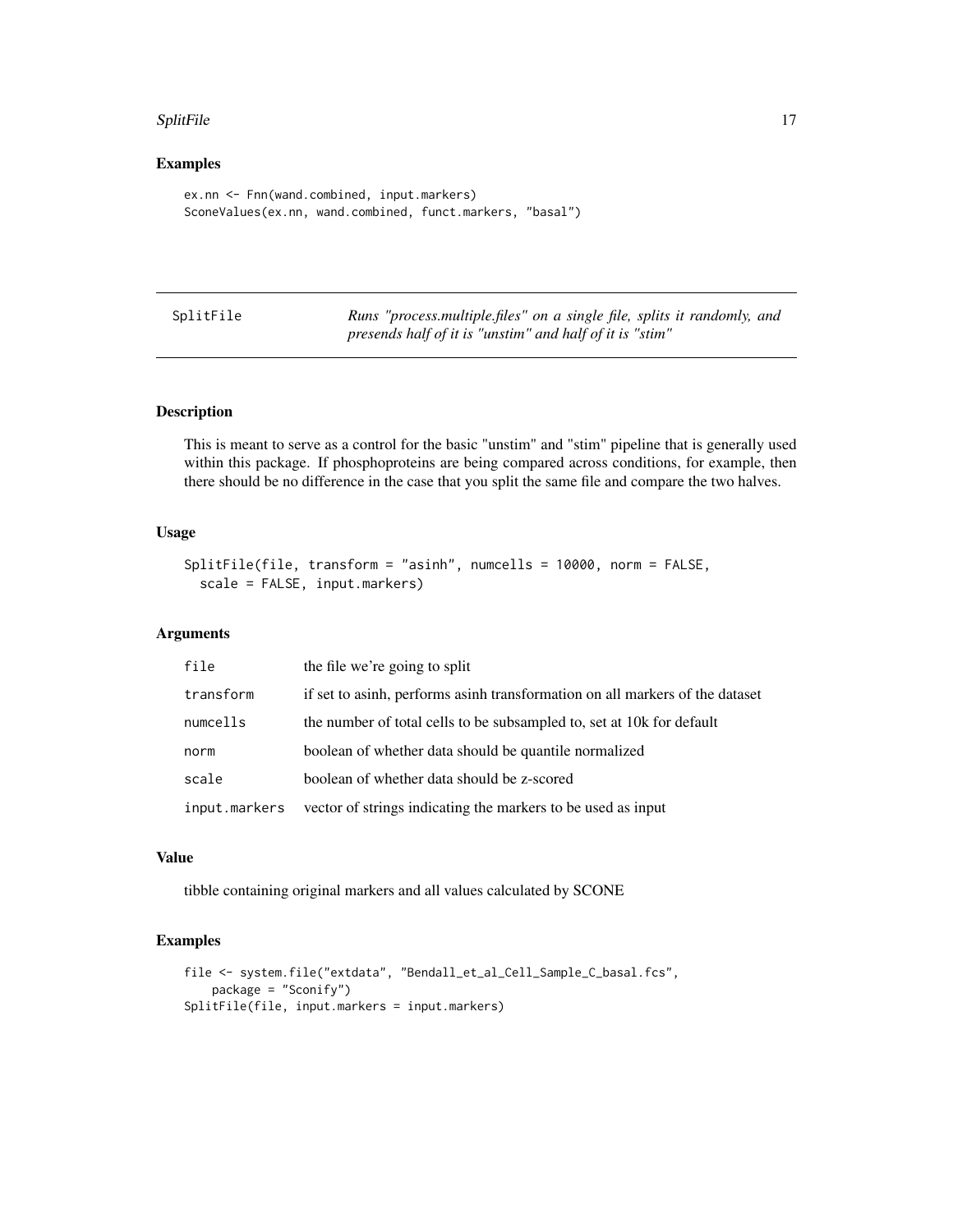<span id="page-17-0"></span>

Takes a vector of strings and outputs simple numbers. This takes care of the case where conditions are listed as strings (basal, IL7), in which case they are converted to numbers (1, 2)

#### Usage

```
StringToNumbers(strings)
```
#### Arguments

strings vector of strings

#### Value

strings: same vector with each unique element converted to a number

#### Examples

```
ex.string <- c("unstim", "unstim", "stim", "stim", "stim")
StringToNumbers(ex.string)
```
SubsampleAndTsne *Subsample data and run tSNE*

#### Description

A wrapper for Rtsne that takes final SCONE output, and runs tSNE on it after subsampling. This is specifically for SCONE runs that contain large numbers of cells that tSNE would either be too time-consuming or messy for. Regarding the latter, tSNE typically appears less clean in the range of 10^5 cells

#### Usage

```
SubsampleAndTsne(dat, input, numcells)
```
#### Arguments

| dat      | tibble of original input data, and scone-based additions.                                |
|----------|------------------------------------------------------------------------------------------|
| input    | the markers used in the original knn computation, which are typically surface<br>markers |
| numcells | the number of cells to be downsampled to                                                 |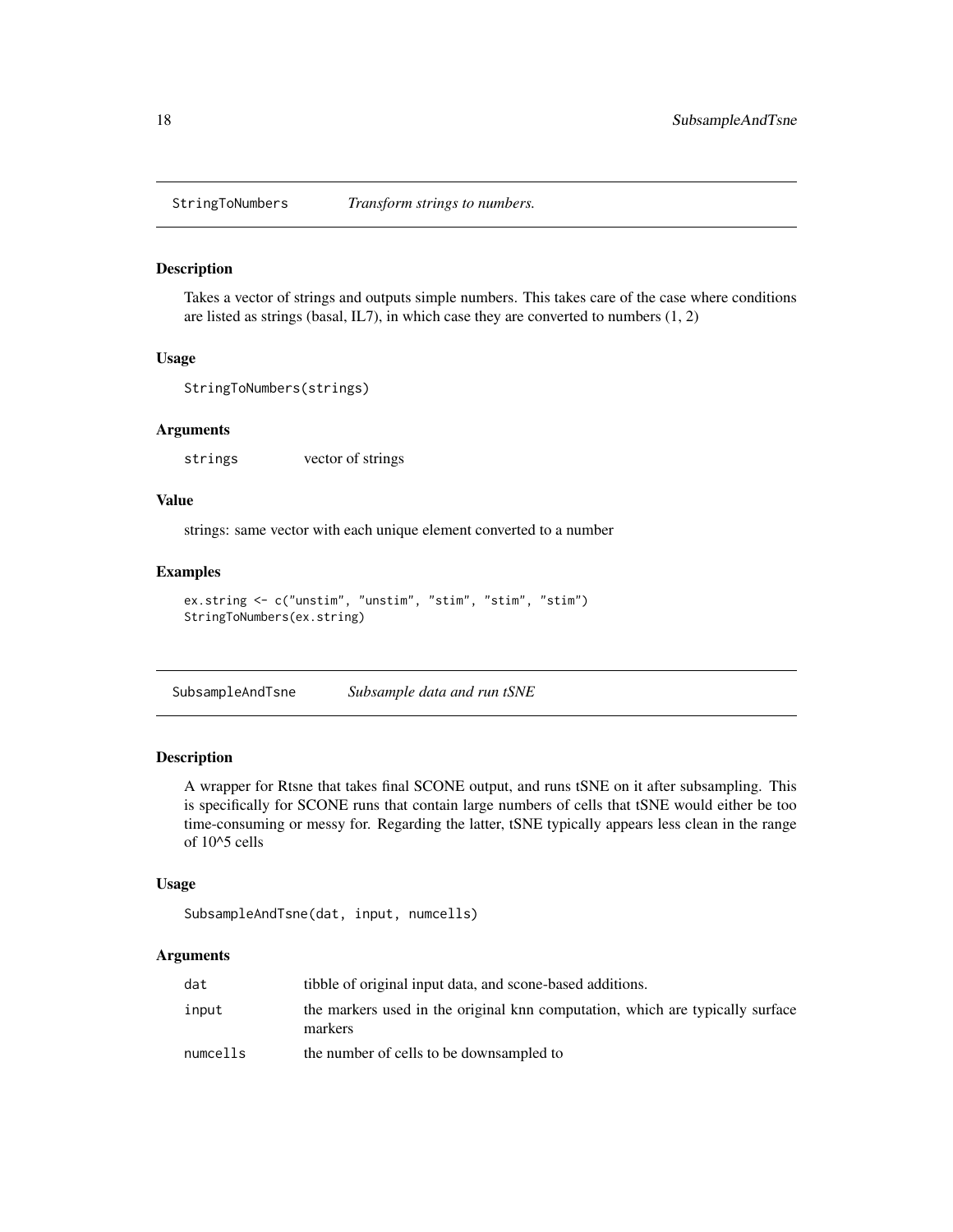#### <span id="page-18-0"></span>TsneVis 19

#### Value

a subsampled tibble that contains tSNE values

#### Examples

SubsampleAndTsne(wand.combined, input.markers, 500)

#### TsneVis *Plot a tSNE map colored by a marker of interest*

#### Description

Wrapper for ggplot2 based plotting of a tSNE map to color by markers from the post-processed file if tSNE was set to TRUE in the post-processing function.

#### Usage

```
TsneVis(final, marker, label = marker)
```
#### Arguments

| final  | The tibble of cells by features outputted from the post, processing function. These<br>features encompass both regular markers from the original data and the KNN<br>statistics processed markers |
|--------|---------------------------------------------------------------------------------------------------------------------------------------------------------------------------------------------------|
| marker | String that matches the marker name in the final data object exactly.                                                                                                                             |
| label  | a string that indicates the name of the color label in the ensuing plot. Set to the<br>marker string as default.                                                                                  |

#### Value

A plot of bh-SNE1 x bh-SNE2 colored by the specified marker.

#### Examples

TsneVis(wand.final, "pSTAT5(Nd150)Di.IL7.change", "pSTAT5 change")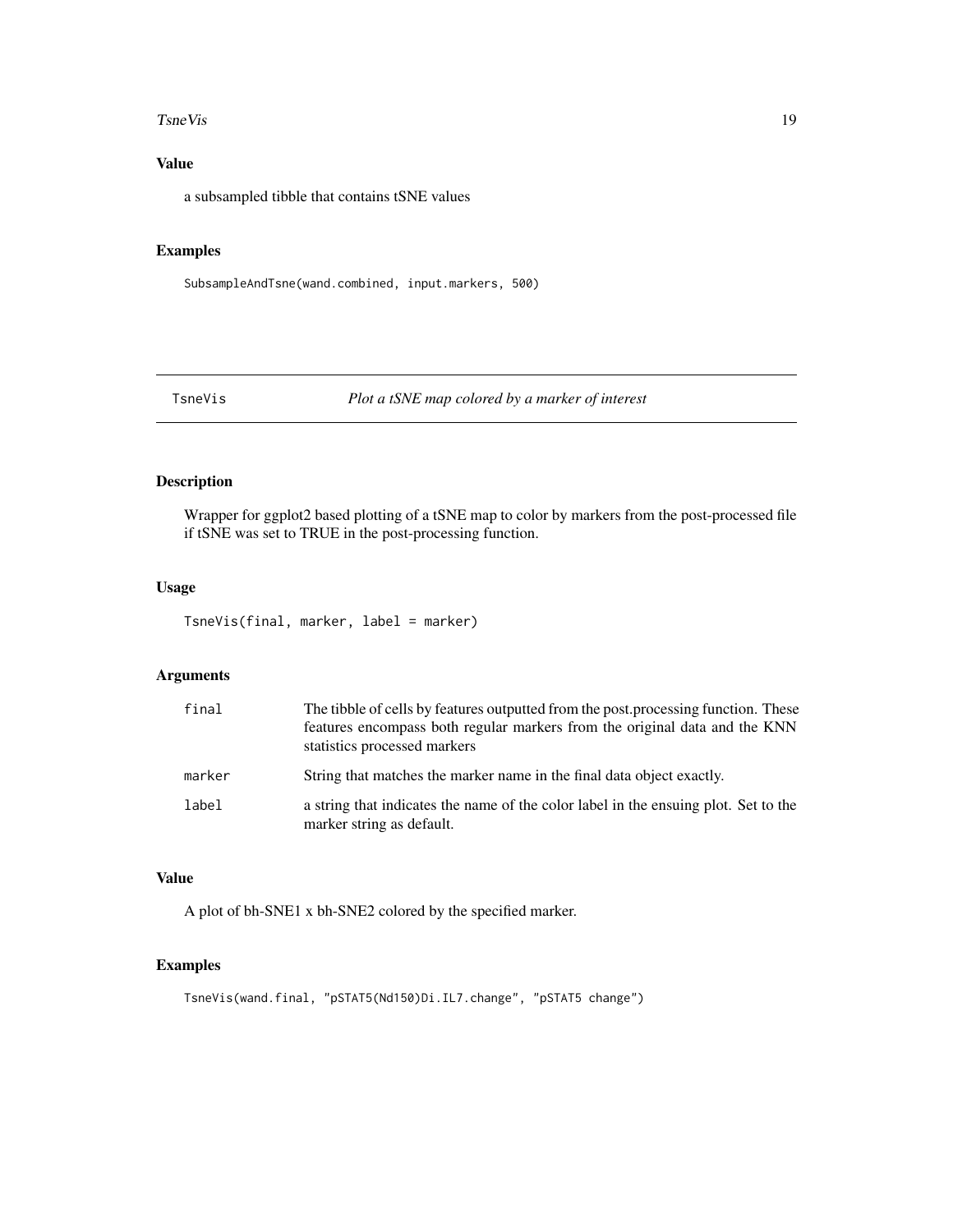<span id="page-19-0"></span>

A single patient pair of basal and IL7 treated cells from bone marrow gated for B cell precursors.

#### Usage

wand.combined

#### Format

A tibble of 1000 cells by 51 features, including all the input markers, Wanderlust values, and the condition. The first 500 rows are untreated cells and the last 500 rows are IL7 treated.

wand.final *Post-scone output of the "combiend" Wanderlust data.*

#### Description

"combined" data taken through KNN generation and comparisons, along with t-SNE map generation.

#### Usage

wand.final

#### Format

A tibble of 1000 cells and 87 feaures, including the input features, the SCONE-generated comparisons, differential abundance, and two t-SNE dimesnions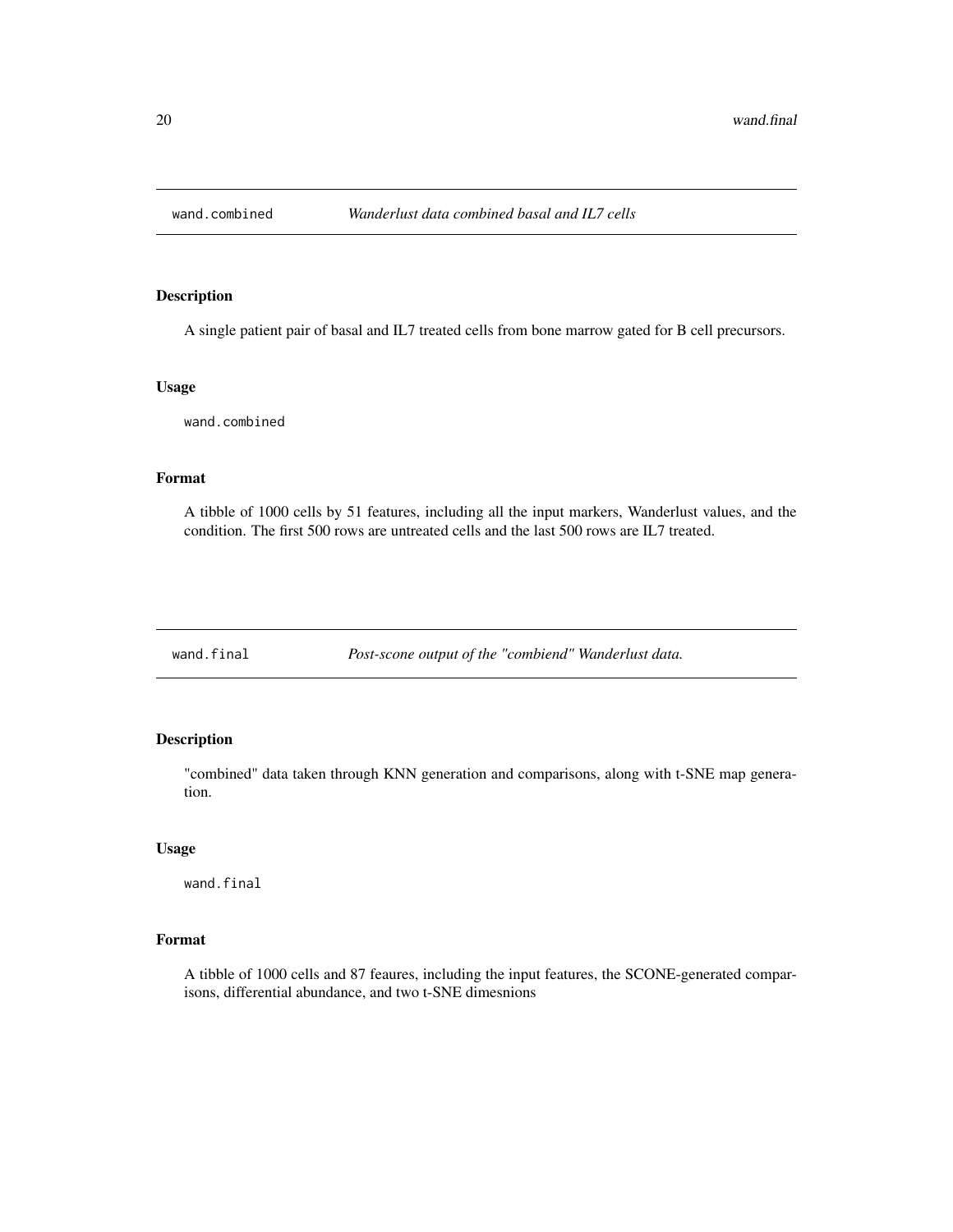<span id="page-20-0"></span>wand.ideal.k *A named vector to help the user determine the ideal k for the Wanderlust dataset.*

#### Description

This is the output of the impute.testing function used on the Wanderlust dataset, which finds the avergae imputation error of all signal markers imputed from KNN of surface markers.

#### Usage

wand.ideal.k

#### Format

A named vector, where the elements are averge imputation error and the names are the values of from a 10,000 cell dataset.

| wand.il7 | Wanderlust IL7 data |  |
|----------|---------------------|--|
|----------|---------------------|--|

#### Description

The IL7 treated cells from a single patient in the Wanderlust dataset

#### Usage

wand.il7

#### Format

A tibble of 1000 cells by 51 features. All markers in the dataset, along with pre-calculated Wanderlust value and condition, which is a string that denotes that this is the "IL7" condition for each row. Important when this is concatenated with additional conditions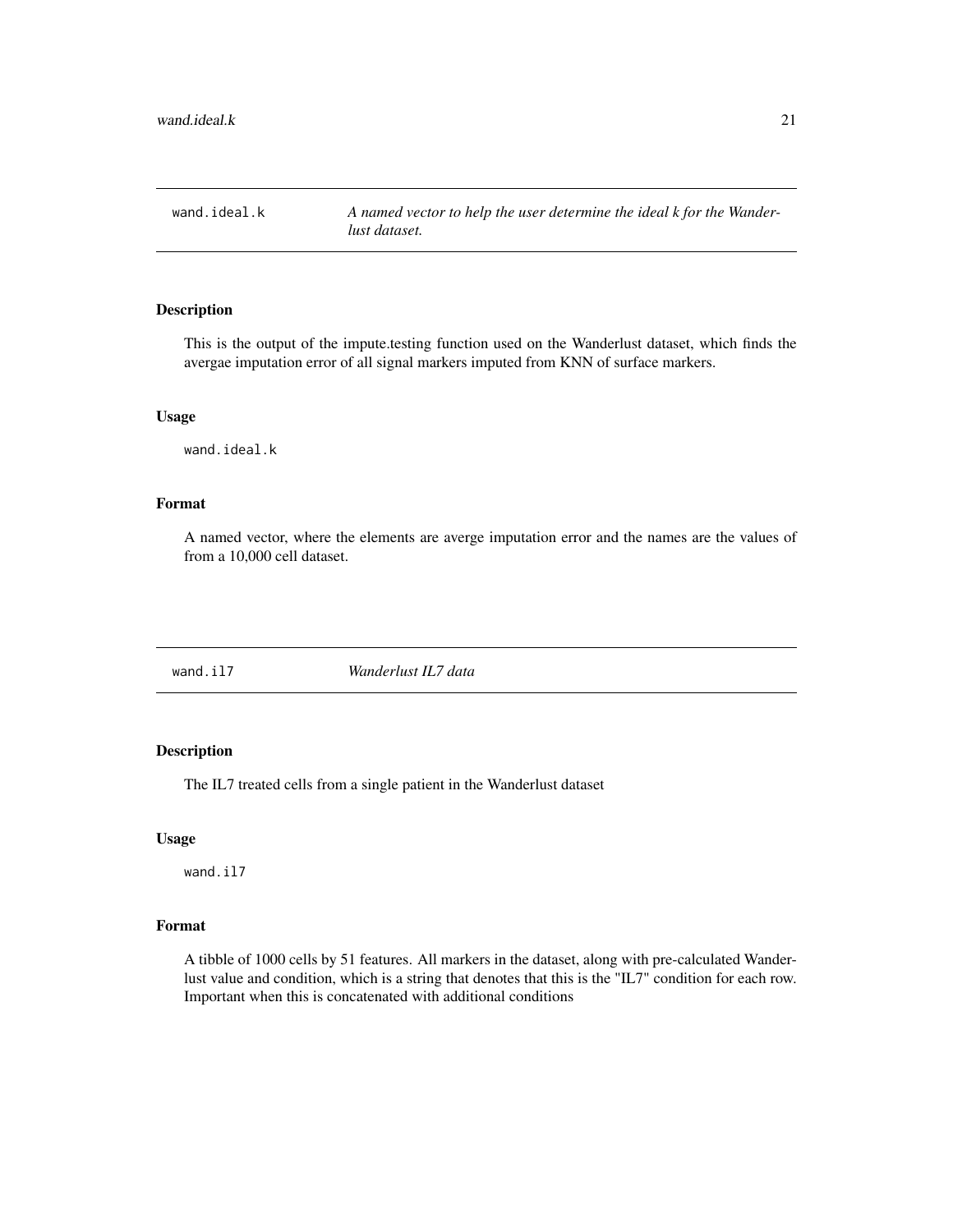<span id="page-21-0"></span>

The scone output for the Wanderlust dataset

#### Usage

wand.scone

#### Format

A tibble of 1000 cells by 34 features. These features include the KNN comparisons, KNN density estimation, and differential abundance. Note that this tibble gets concatenated with the original tibble, as well as two t-SNE dimensions in the post.processing() command of the pipeline.